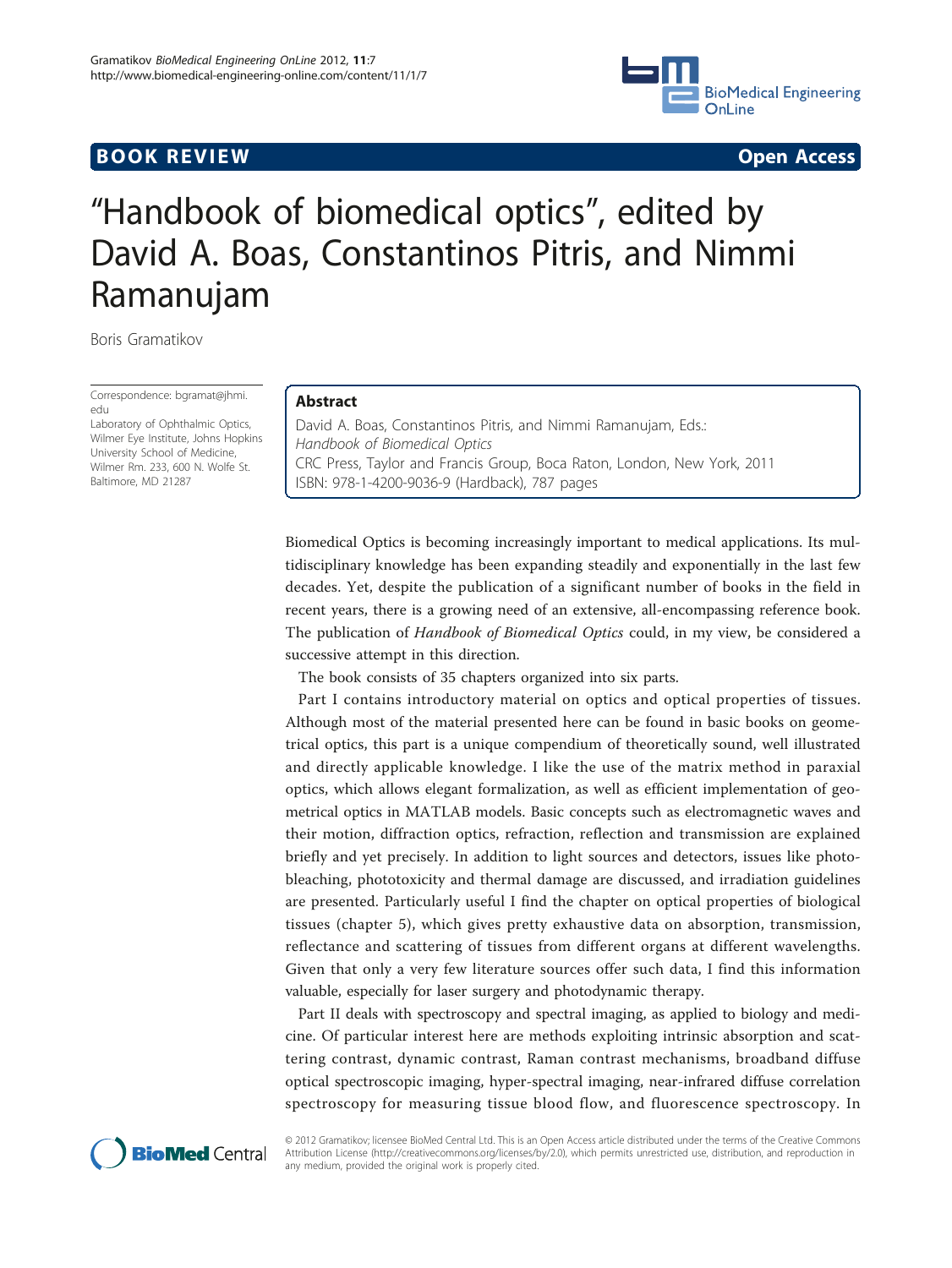addition to the theoretical breadth and depth, numerous practical examples are given, and plenty of validation work is cited. Among the many topics and applications included here, I found the chapters on light scattering spectroscopy and broadband diffuse optical spectroscopic imaging particularly exciting. The former (chapter 8) is centered on an excellent introduction to the authors' original principle and device for confocal light absorption and scattering spectroscopic (CLASS) microscopy, capable of assessing epithelial cell morphology for performing pathology in vivo and real-time and thus, unlike biopsy, allowing continuous monitoring as pathology progresses. The other application that caught my attention (chapter 9) is a functional imaging technique acquiring macroscopically averaged tissue absorption and scattering parameters at depths up to several centimeters, based on a combination of time-independent continuous-wave (CW) NIR spectroscopy with frequency-domain photon migration (FDPM) technology. Although developed and tested mainly for breast cancer detection, this technique allows continuous monitoring of the effects of chemotherapy in breast tumors in a non-invasive and non-ionizing manner. Further, chapter 12 gives intimate knowledge on highly chemically specific techniques such as Raman scattering and midinfrared absorption.

Part III focuses on tomographic imaging method. It brings the reader up to speed in many topics related to optical coherence tomography (OCT) and other tomographic techniques. The material on OCT is up-to-date and systematic, and references to the nearly 200 most important publications in the field in the last twenty years is given in chapter 13 alone (Introduction and Theory). This chapter is likely challenging for those without a significant background in mathematics and basic physics. In contrast, chapter 14 on functional OCT in preclinical models is easy to comprehend, conveying interesting ideas and providing important, often first-hand knowledge on hemodynamic imaging of microvessel blood flow with Doppler OCT, or alternative techniques, such as single-pass volumetric bidirectional flow imaging (SPFI), single-pass volumetric bidirectional flow imaging combined with spectral domain OCT (SPFI-SDOCT), and speckle variance OCT. A good deal of clinical applications of OCT in ophthalmology, cardiology, gastroenterology and other areas is given in chapter 15. Chapter 16 deals with forward models of light transport in biological tissue, but, again, may turn out to be a challenge for the ones lacking solid background in math and physics. For the rest of us, it will be a useful tool for computer modeling of biological tissues using numerical methods. The same can be said of chapter 17 (Inverse Models of Light Transport), in which this reviewer, however, did not find much, if any, examples of optical tomography reconstruction of biological tissue samples. Chapters 19 and 20 are focused on diffuse optical tomography (DOT) using continuous wave (CW), frequency domain (FD), or time domain (TD) methods. Based on systematically presented theory of modeling light propagation and image reconstruction, these chapters describe useful applications of DOT to in vivo imaging in breast cancer, brain tissue, joints (for rheumatoid arthritis), prostate etc. Chapter 21 provides insight into the exciting emerging field of photoacoustic tomography and ultrasound-modulated optical tomography - two hybrid imaging modalities combining acoustic and optical phenomena that have benefited from the rapid progress in laser technology. And, finally for this section, chapter 22 is devoted to optical and opto-acoustic molecular tomography. It summarizes emerging methods for optical molecular imaging in small animals, mainly in high-performance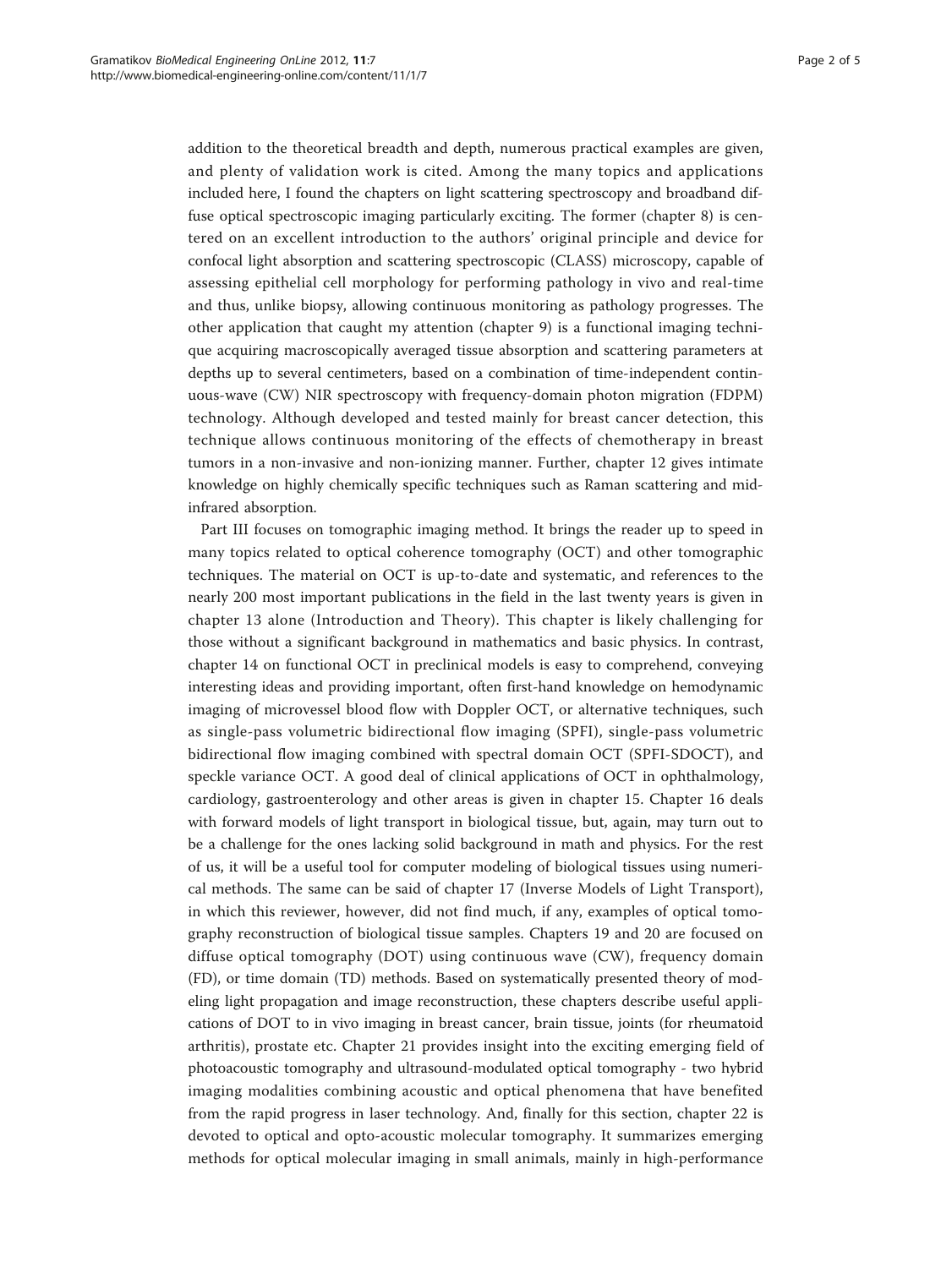fluorescence visualization in vivo through entire animal bodies and tissues, with the most widely acknowledged technology being the 2008 Nobel-prize-awarded fluorescent protein (FP), able to tag cellular motility and subcellular processes.

Part IV provides extensive coverage of microscopic imaging in research and clinical applications. It stretches from Fourier-domain low-coherence interferometry (chapter 23) and phase imaging microscopy (chapter 24), over confocal microscopy (chapter 25) and fluorescence microscopy (chapter 26), to digital holographic microscopy (chapter 29) and polarized light imaging of biological tissues (chapter 30). All these techniques are introduced systematically, and various applications are discussed, with rich references to recent literature. I was impressed by the depth of presentation of confocal imaging, made easy to understand without loss of detail. Equally exciting was chapter 26 on fluorescence microscopy with structured excitation illumination, where the reader can find background information along with well illustrated examples and application information. I also found very useful to novices the introduction to the Point Spread Function (PSP, box 26.1), and the introduction to Fourier Space and Optical Transfer Function (box 26.2), both of which make the math easier to read. For the prepared mind, chapter 29 on digital holographic microscopy gives basic explanations of the principle of holographic data analysis in the space domain and the restoration of the complex wavefront. Issues like optical transfer function and "electronic focusing" are further discussed, along with the optical setup of a digital holographic microscope. I found this chapter useful and horizon-expanding, although the main applications still fall into the "Further Developments" subsection. And finally, the important concepts of polarized light imaging are introduced in chapter 30. Starting with the physical nature and the formal mathematical description of polarized light (Stokes vector) and optical retarders, the Mueller matrix is introduced, describing transport of polarized light along with the graphical representation of the polarization state of light on the Poincare sphere. These mechanisms are essential for measurements and modeling of systems which cause birefringence (change of the polarization state of light). The applications mentioned, unfortunately, are limited to merely the examination of the skin for detection of skin cancer.

Part V discusses molecular probe development and molecular imaging. Attention is paid to molecular reporter systems - molecular probes that enable specific detection of biochemical signatures in living cells or organisms with only minimal interruption of native physiological processes. Related to this, various modalities are used that vary in spatial resolution and sensitivity (CT, MRI, PET, SPECT etc). Multimodality imaging technologies are discussed, such as combining nuclear or optical imaging with MRI or CT. Multimodal molecular imaging agents, such as the combination of multiple imaging reporters into a single molecule, are discussed, aimed at enhancing efficacy of detection. Further, the use of nanoparticles for targeted therapeutics and diagnostics is introduced. Fundamental optical properties of nanoparticles are discussed, as well as technologies for modification of their surface properties in a manner that makes them appropriate for safe in-vivo application, minimization of toxicity, and optimization of delivery strategies. Finally, chapter 33 is devoted to plasmonic nanoprobes using the displacement of conduction electrons into frequency oscillations.

Part VI is devoted to Phototerapy, highlighting the use of light in disease and injury treatment. The chapter on photodynamic therapy (chapter 34) discusses photochemical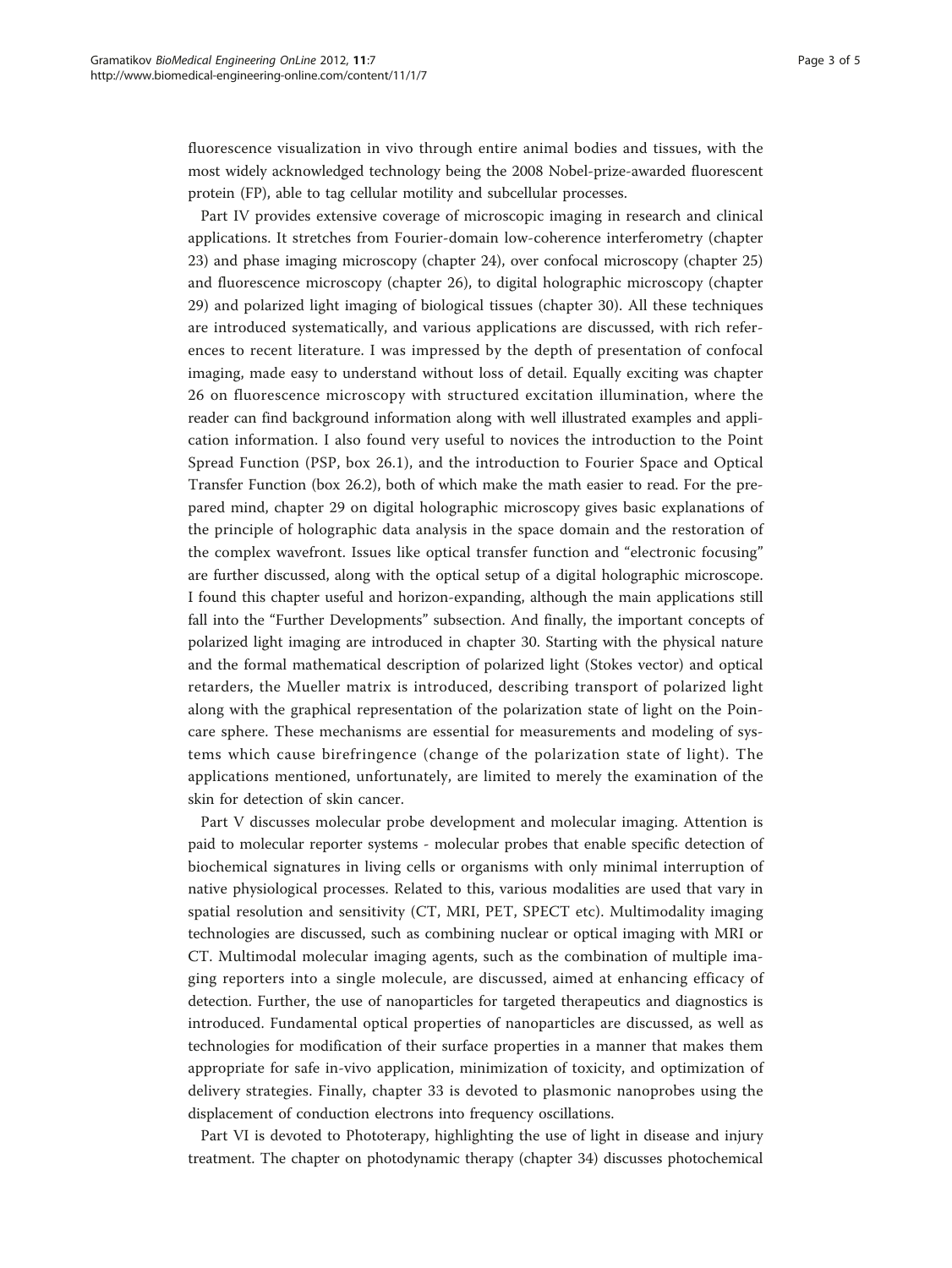reactions mediated by a pharmacological or endogenously generated photosensitizer. Intraluminal, dermatological, retinal, and some recent oncological applications are covered. And, finally, chapter 35 presents aspects of low level laser and light therapy in the form of biostimulation. The biological photoresponse as a function of the wavelength is presented, and the role of mitochondria and cellular respiratory chain is elucidated. Issues like Nitric Oxide release, and downstream cellular effects are discussed. Medical applications such as hair regrowth, acne therapy, wrinkle reduction, wound healing, treatment of musculoskeletal disorders, pain relief, treatment of dental complications etc. are cited. A lot of material feeding the curious and creative mind.

This handbook is a successful attempt to provide as much as possible information to a number of physicists, R&D engineers, clinicians and scientists who would like to apply contemporary concepts and techniques to solving biomedical diagnostic and therapeutic challenges. It often covers areas that are not conventionally addressed, and is generally thought-provoking and brain-stimulating. At the end of each chapter, the reader can find a wealth of information in the form of pertinent references, the majority of which are from the last decade. The book can serve as an excellent tutorial for students and young investigators, finding their way through the intense and exciting field of biomedical optics. It is a relevant reference for scientists, and also a good teaching tool.

The book is far from exhaustive, and probably does not need to be. Yet, in this reviewer's opinion, this edition would have profited from inclusion of further pertinent material, such as the use of voltage sensitive dyes to optically record myocardial excitation and depolarization front propagation - a method that has been used in the last two decades in cardiac electrophysiology research. Indeed, chapter 31 deals with molecular probes, molecular reporter systems and imaging agents, but fluorescence-based visualization of fast changing myocardial transmembrane potentials seem to have been omitted. Another interesting area which might have been beneficial, is retinal birefringence scanning (RBS) - a technique based on the property of the retinal nerve fibers or the Henle fibers to change the polarization state of light. RBS methods have been used in ophthalmology during the last decade to assess eye alignment by locating the fovea (the most sensitive part of the retina), and for measuring the thickness of the retinal nerve fiber layer (RNFL) in glaucoma research and diagnostic instrumentation (such as the GDx from Carl Zeiss, for instance). The ideal place to include such material would have been chapter 30 (Polarized Light Imaging of Biological Tissues), or a separate chapter immediately following chapter 30.

This book compares favorably to the following recent books covering similar material in the field of Biomedical Optics:

1. Biomedical Optics: Principles and Imaging. Lihong V. Wang, Hsin-i Wu. Wiley, 2007; ISBN-10: 0471743046, ISBN-13: 978-0471743040

2. An Introduction to Biomedical Optics (Series in Optics and Optoelectronics). Robert Splinter, Brett A. Hooper, Taylor and Francis, 2006; ISBN-10: 0750309385, ISBN-13: 978-0750309387.

3. Introduction to Optical Microscopy. Jerome Mertz, Roberts and Company Publishers, 2009, ISBN-10: 0981519482, ISBN-13: 978-0981519487.